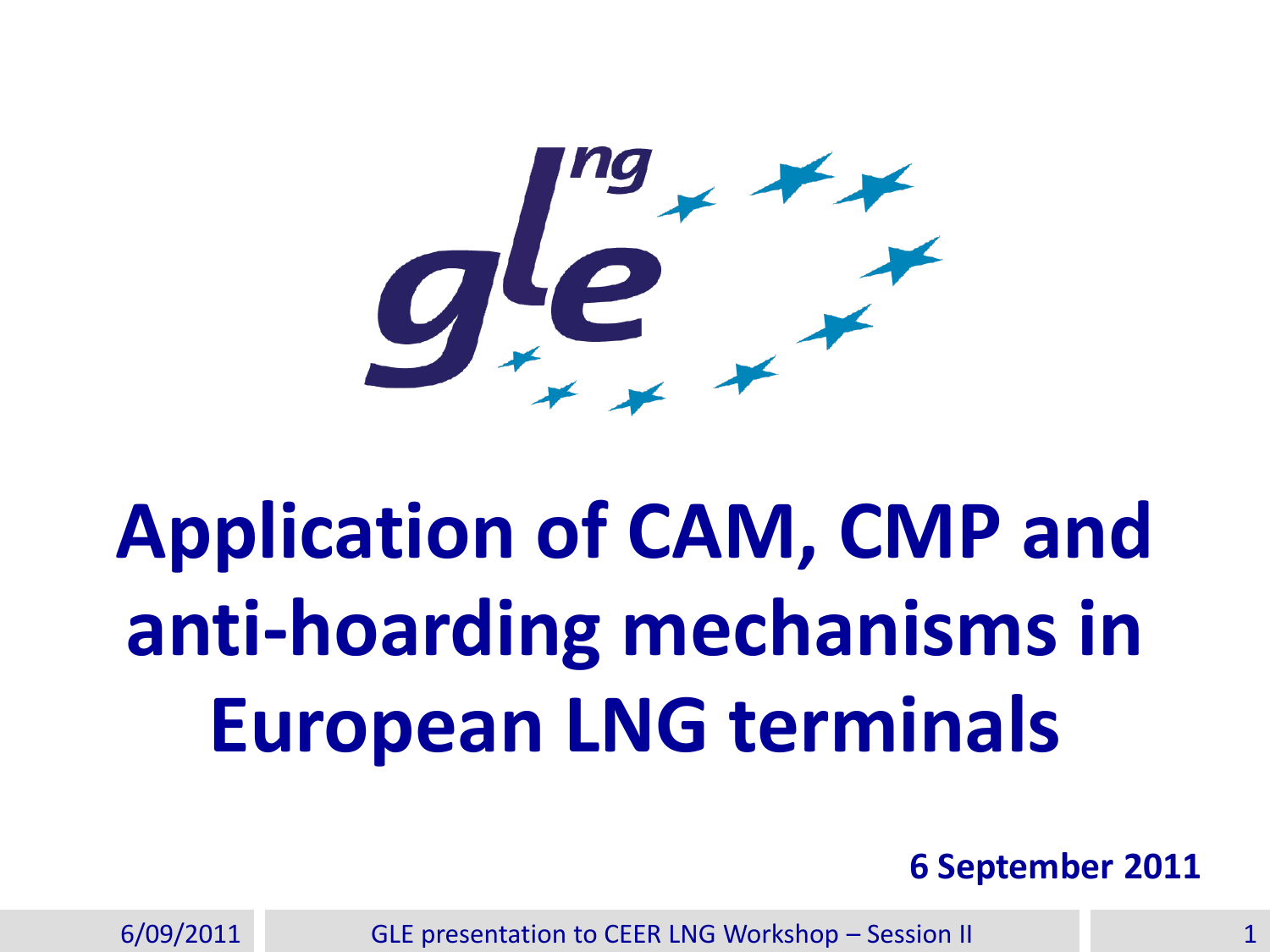**CEER Study on CAM, CMP & AHM**  $g^{\prime}e^{\int_{-\infty}^{\infty}x}$  Gas LNG Europe

- 
- **GLE welcomes CEER's final study on CAM, CMP & antihoarding mechanisms in European terminals**
	- **Shippers responding to CEER's Public consultation on LNG Terminals mainly expressed satisfaction with the CAMs and CMPs applied**
	- **There are specificities which must be taken into account when designing CMPs for LNG Terminal compared to transmission facilities**
	- **Diversity of CMPs could be explained by the particular characteristics and technical constraints, both in LNG facilities and downstream gas markets**

#### **GLE notes that the CEER study found no evidence of capacity hoarding in EU LNG terminals.**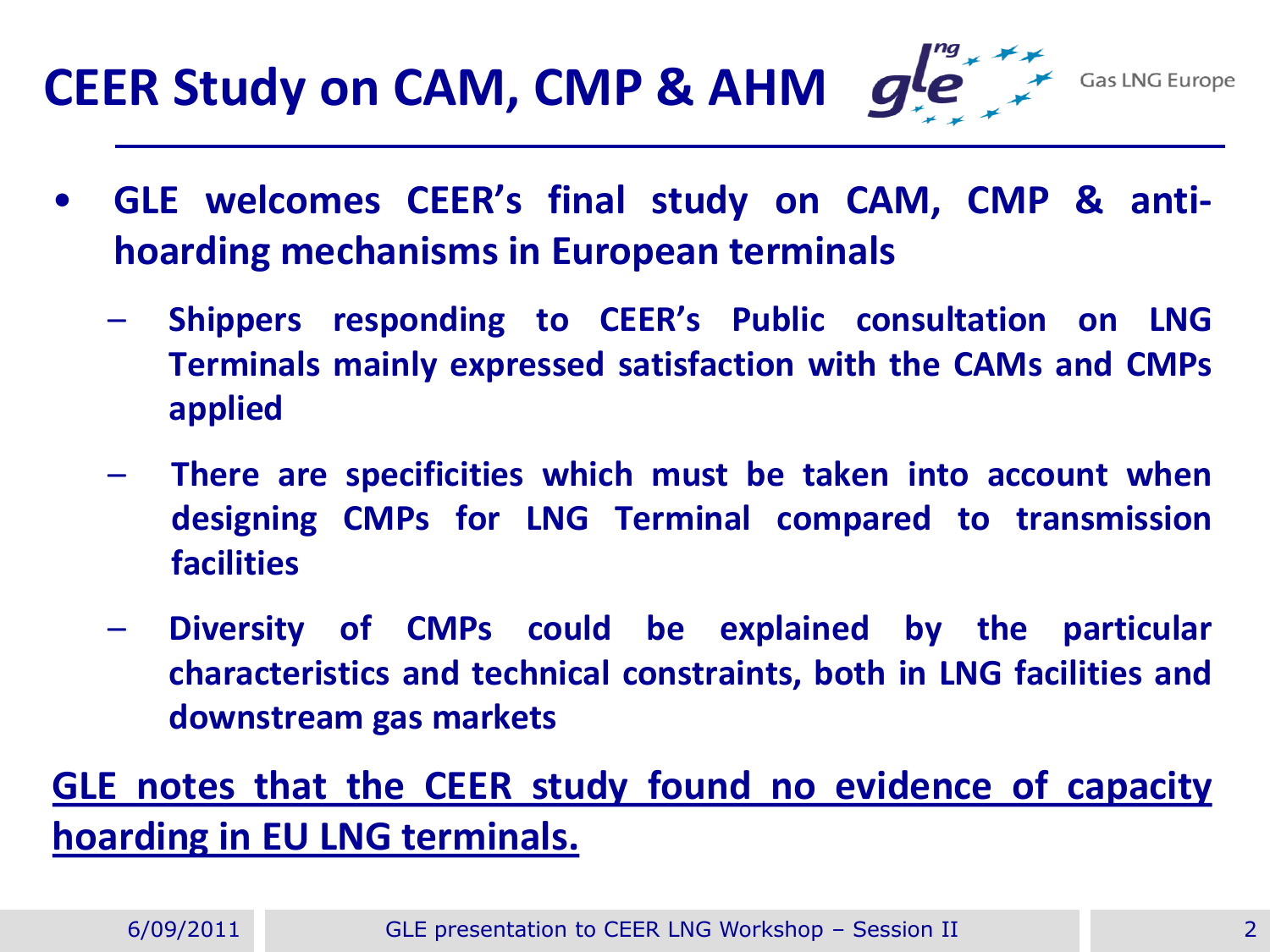#### **GLE views on CAM & CMP (I)**

**Gas LNG Europe** 

- **LNG production, liquefaction and regas facilities are multibillion euro investments**
	- **A stable regulatory framework is fundamental if Europe is to continue to compete effectively for future new LNG production**
	- **Long term supply contracts are generally required to underpin LNG investments and future regulation should respect that**
	- **The global nature of the LNG must be taken into account. Europe competes with the rest of the world in attracting LNG flows so comparisons with other markets can be very relevant.**
- **The role played by European LNG terminals may differ at each location but all Terminals make a contribution to gas (and power) security of supply**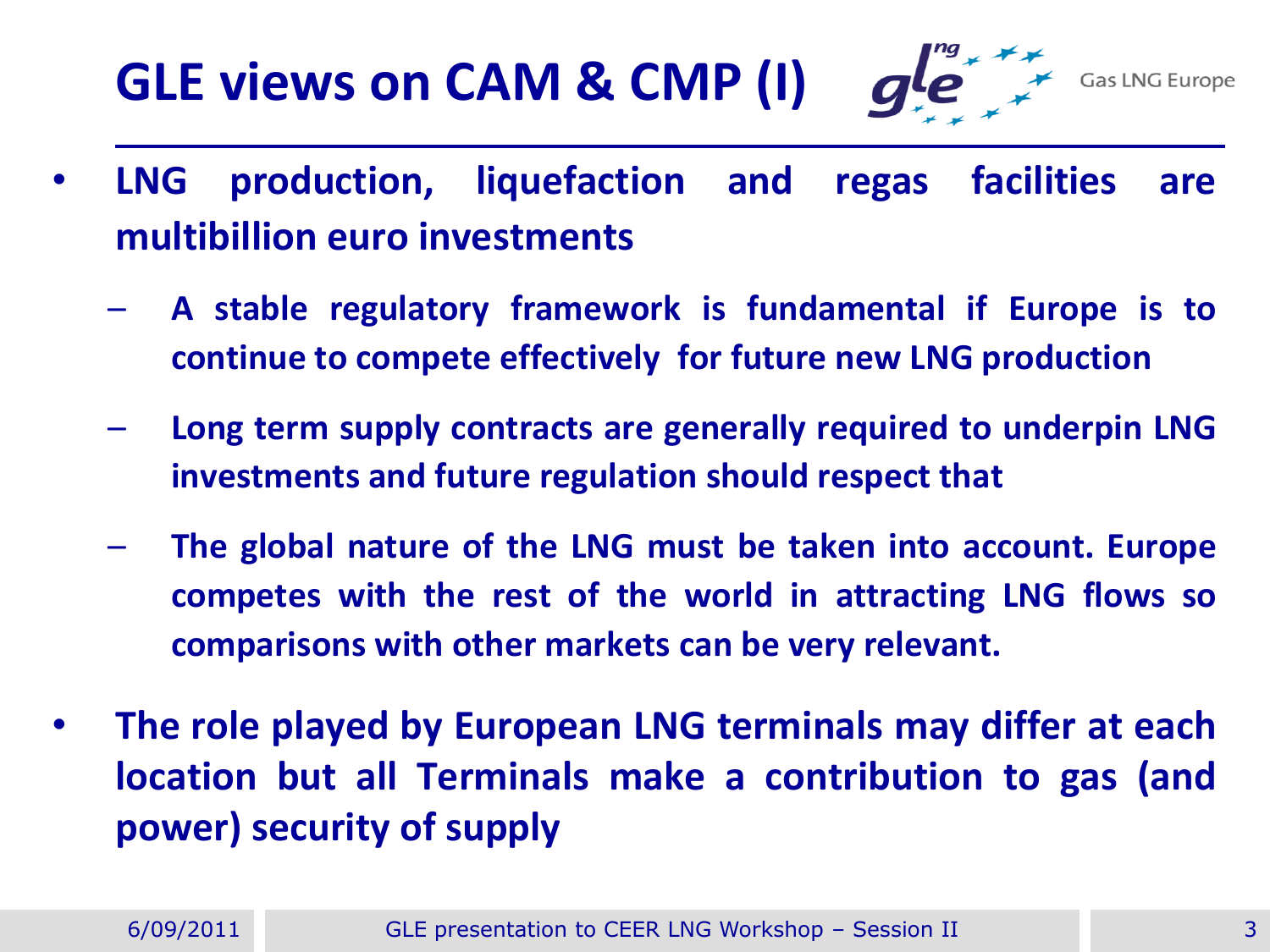### **GLE views on CAM & CMP (II)**

- **Harmonisation of CAM & CMP rules across European LNG terminals should not be rushed**
	- **Shippers have expressed satisfaction and CEER have found no evidence of hoarding**
	- **Unified CMP design may be neither feasible or desirable**
	- **Further experience on CAM and CMP operations in Europe's terminals will help determine whether changes are required at any terminal**
	- **Changes should only be considered when there is clear evidence of need and should be tested to ensure that they reach the right balance.**
- **Differences on CAM and CMP should not be considered as a barrier for new entrants.**
	- **Parties who are in a position to make commitments to purchase LNG cargoes have the necessary skills and resources to gain access to terminals**

**Gas LNG Europe**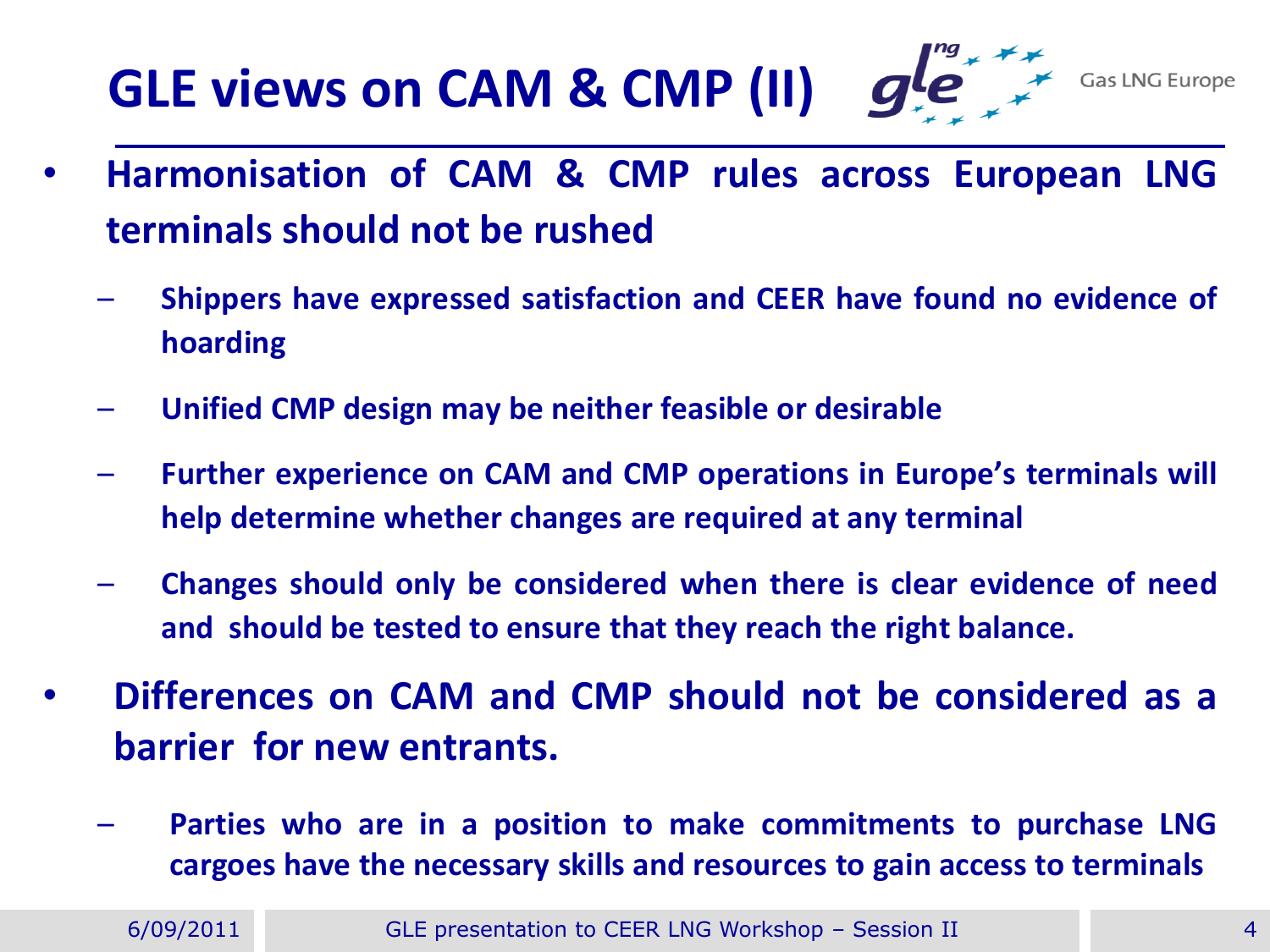## **GLE views on CEER's recommendations**  $g^{f}e^{+}$

- **GLE is happy to work closely with CEER on a common transparency web template in order to make it easier for potential users (and regulators) to improve their understanding on access arrangements at each terminal.**
- **GLE is ready to work with CEER in the definition of criteria and indicators that can facilitate understanding of capacity utilisation**
	- **LSOs are publishing the information required under the 3 rd package.**
- **In designing the Gas Target Model care should be taken by CEER to avoid detrimental impact on LNG operations**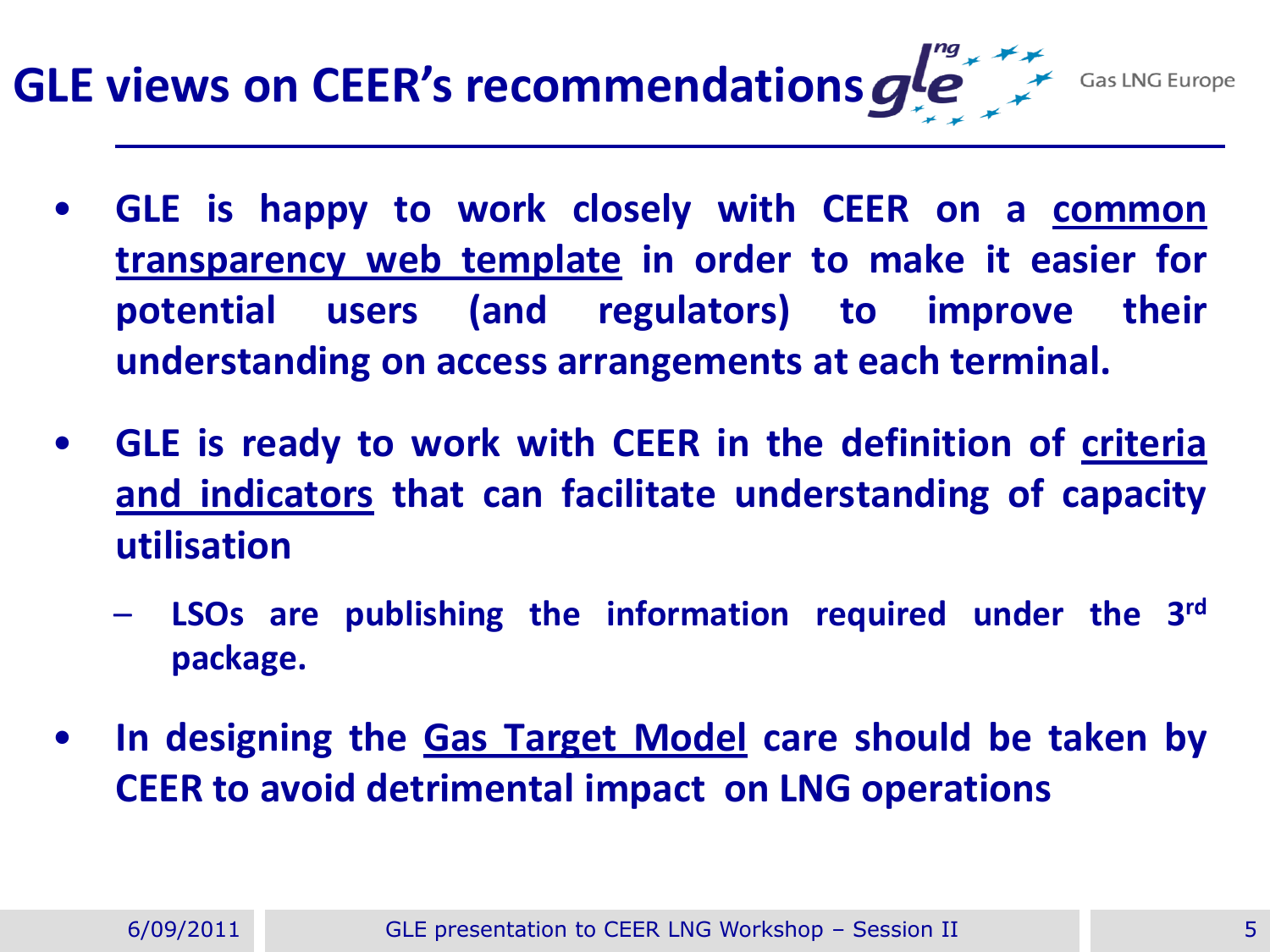



**Gas LNG Europe** 

- **1. The new common Transparency template will make it easier for new users and regulators to gain a better understanding about the access arrangements at each terminal.**
- **2. Current CAM & CMP rules enable access for new entrants and there is no evidence today that they are preventing or limiting access.**
- **3. Further harmonisation at EU-level on CAM and CMP should only be considered when there is clear evidence of need**
- **4. The global nature of the LNG business should be considered, as should the need to maintain a balance between the interests of the capacity holders and the potential users**
- **5. In designing the Gas Target Model care should be taken to avoid detrimental impact on LNG operations**
- **6. GLE is ready to work with CEER in the definition of indicators that can facilitate understanding of capacity utilisation**